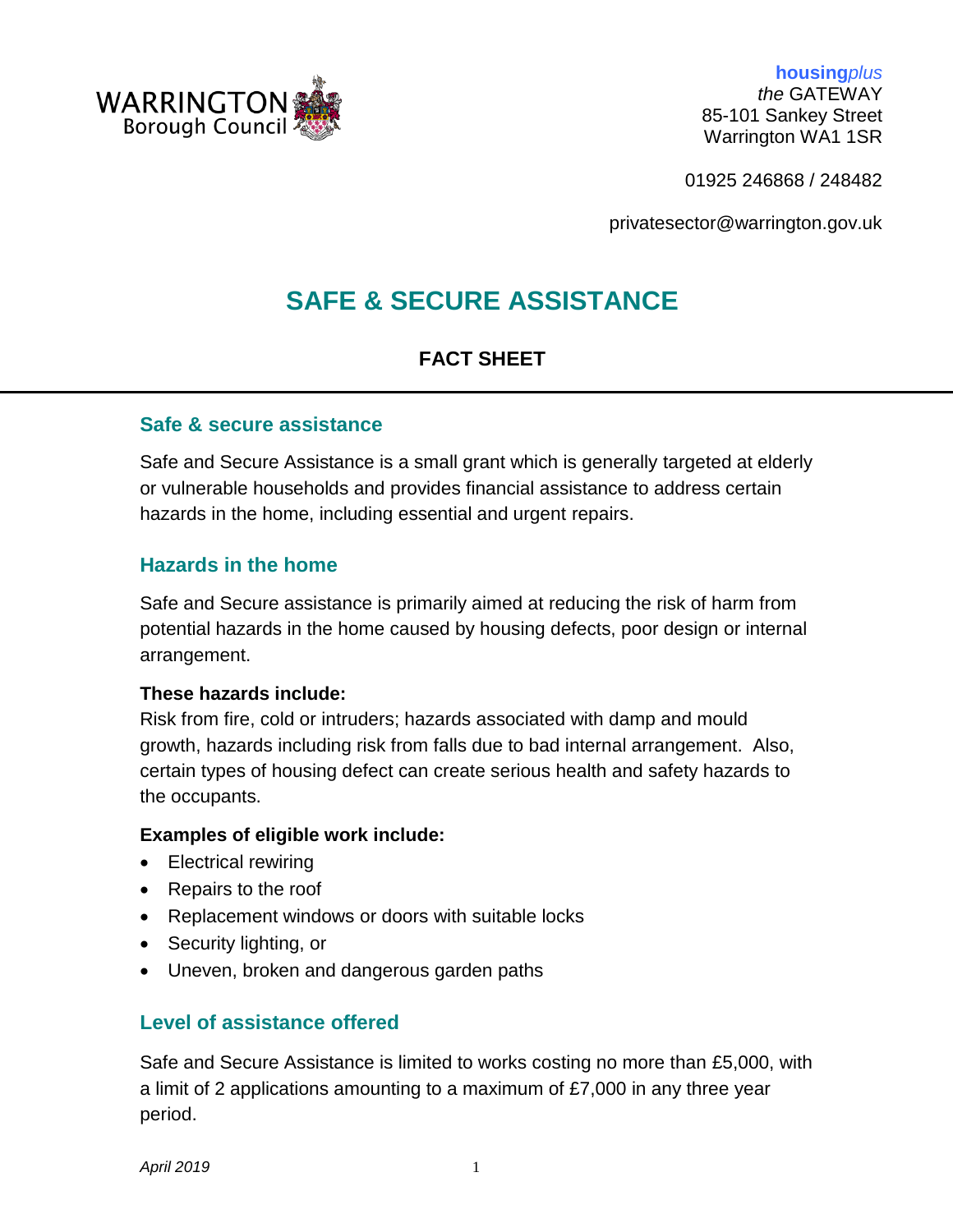Applicants must have occupied their home as their only or main residence for at least 3 years immediately prior to the date of application for assistance, except where the works relate to means of escape in case of fire, or other fire precautions.

Please note that Safe and Secure Assistance is a discretionary grant and is offered subject to funding being available.

#### **How hazards are assessed**

All requests for Safe & Secure Assistance are assessed by the Council's Private Sector Housing Officer using a Government derived Housing Health and Safety Rating System, and take into account the nature of the occupier's vulnerability. Under this scheme, hazards graded as "Category 1 or 2" may qualify for assistance.

# **Applying for Safe & Secure Assistance**

This grant is available to owner-occupiers and some private tenants, who are,

- (a) elderly (aged 60 years or over) or
- (b) vulnerable (including the disabled, lone parent families with children under the age of 16 years, or 19 years if in full time education, low income families and the chronically infirm),

#### **and who are in receipt of certain specified means tested benefits or their equivalents:**

- Income Support
- Universal Credit
- Income-based Job Seekers Allowance
- Income-based Employment Support Allowance
- Working Tax Credit
- Guaranteed Pension Credit
- Disabled Person's Tax Credit
- Housing Benefit
- Council Tax Support
- Child Tax Credit

*Please note that the Council would expect a landlord to undertake any repairing obligations prior to any asistance being offered to a tenant.*